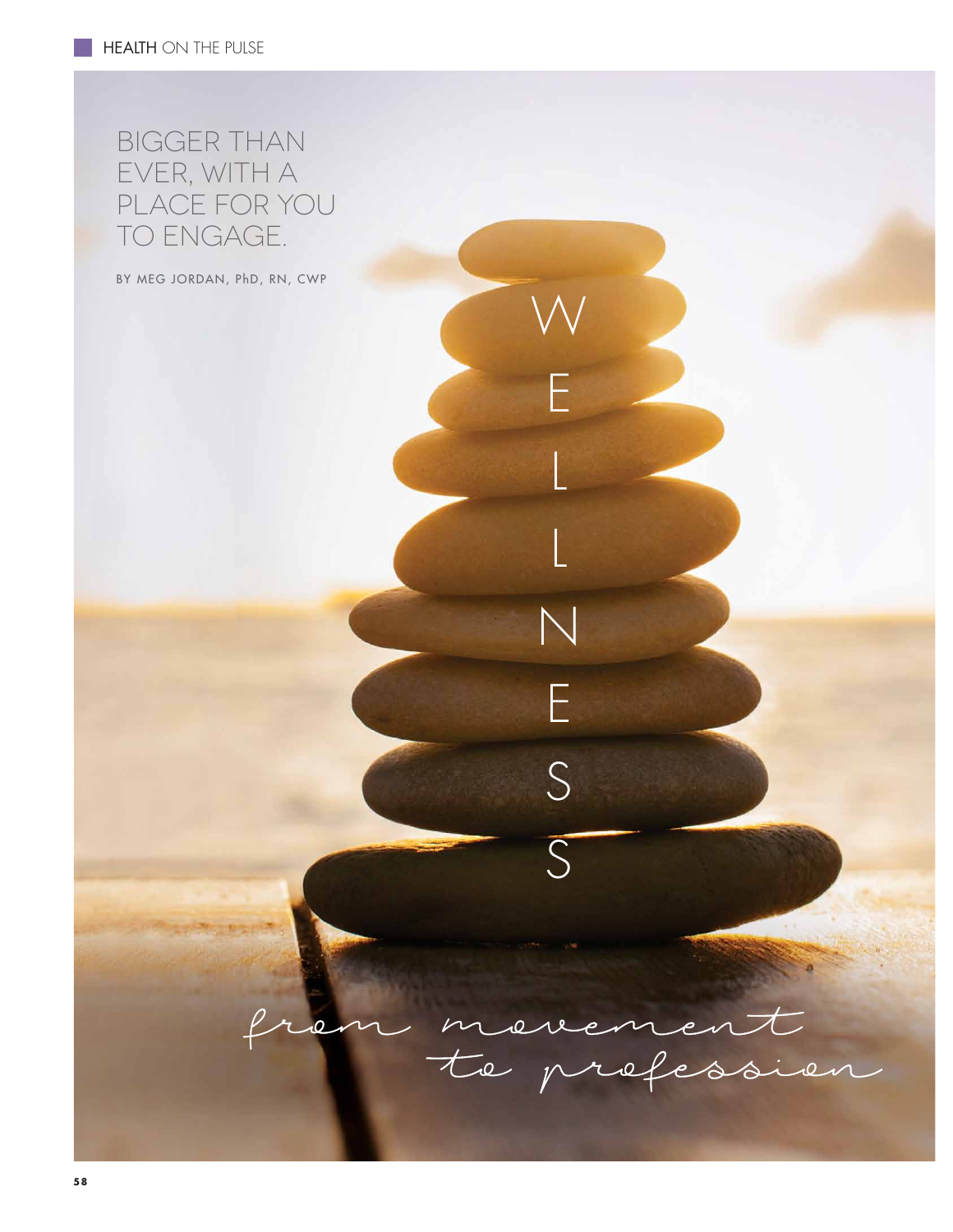

For over half a century, the concept of *wellness* has infltrated communities, schools, workplaces and healthcare throughout the United States and abroad, inspiring people to embrace healthier lifestyles. Wellness has been a movement, profession and industry, but most of all, wellness continues to evolve as a dynamic process that has now inspired four generations.

# HISTORY OF IRONY AND INSPIRATION

While wellness as a concept is often criticized as a soft science with insufficient data or questionable return on investment (ROI), the irony is that its founding philosophy arose out of cold, hard statistics. The father of wellness is widely acknowledged to be a pioneering biostatistician who worked at the fedgling National Office of Vital Statistics from 1935 to 1960. Like another genius working in a clerical capacity,<sup>1</sup> Halbert L. Dunn, MD, PhD, must have had his stroke of insight while wrestling with the mundane. He witnessed the unmistakable trends in chronic disease due to poor health habits, such as the growth of heart and pulmonary disease during the peak years of per capita tobacco use in the U.S. His book, *High-Level Wellness* (1961), spurred the next generation of healthcare professionals and social scientists to shift the lens from sick care to prevention, and eventually to *salutogenesis* the actual creation of health.<sup>2</sup>

# GATHERING A MOVEMENT TOGETHER

Dunn's lectures and writings inspired Bill Hettler, MD, to gather like-minded individuals and establish the National Wellness Institute (NWI) in 1977. He created a six-dimensional model of wellness,<sup>3</sup> while John W. Travis, MD, MPH, who called himself a "recovering allopath," developed an Illness-Wellness Continuum that conceptualized optimal health as a dynamic and fexible choice on the spectrum from health to illness.<sup>4</sup> These tools facilitated the mission of NWI to serve the professionals and organizations that promote optimal health and wellness in individuals and communities.

For over 40 years, NWI's annual summer conference has served as a wellspring transforming the movement into a profession.

The launch of health and wellness as an academic discipline was fueled by *Health Values*, a journal founded by Betty Neilson, EdD. The journal later morphed into the *American Journal of Health Promotion,* replete with peerreviewed research, the enduring legacy of Editor Michael O'Donnell. Other pioneers such as Anne Abbott moved wellness concepts into cardiac rehabilitation, while wellness philosopher Donald B. Ardell inspired with indefatigable writings about REAL (reason, exuberance, athleticism and liberty) wellness and a second version of *High-Level Wellness*, giving credit to Dunn.<sup>5</sup>

Thousands of wellness careers are launched at the National Wellness Conference each summer, as participants gather for both personal rejuvenation and professional advancement. Fitness trainers, exercise leaders, health coaches, teachers, doctors, nurses, and nutritionists work in collaboration by providing quality resources, workshops, continuing education trainings and professional development programs. The annual conference (June 27–29, 2016 in St. Paul, Minn.) is the largest single gathering of health and wellness coaches in the nation and brings together thought leaders on worksite health promotion, integrative health, multicultural competencies and school-based wellness.

## EXPANDING NUMBER OF ROLES

As Co-President of the NWI board of directors, I can see that 2016 may well be a watershed year for wellness. The market for wellness products and services is estimated to be a \$3.4 billion industry, according to Global Wellness Institute.<sup>6</sup> There are wellness labels on everything from dog food to medical marijuana therapies to the "WellnessMat®" I'm standing on to write this article. This explosive growth in products and services has some critics urging that we change the name *wellness* to *well-being*, and cleanse the trend of over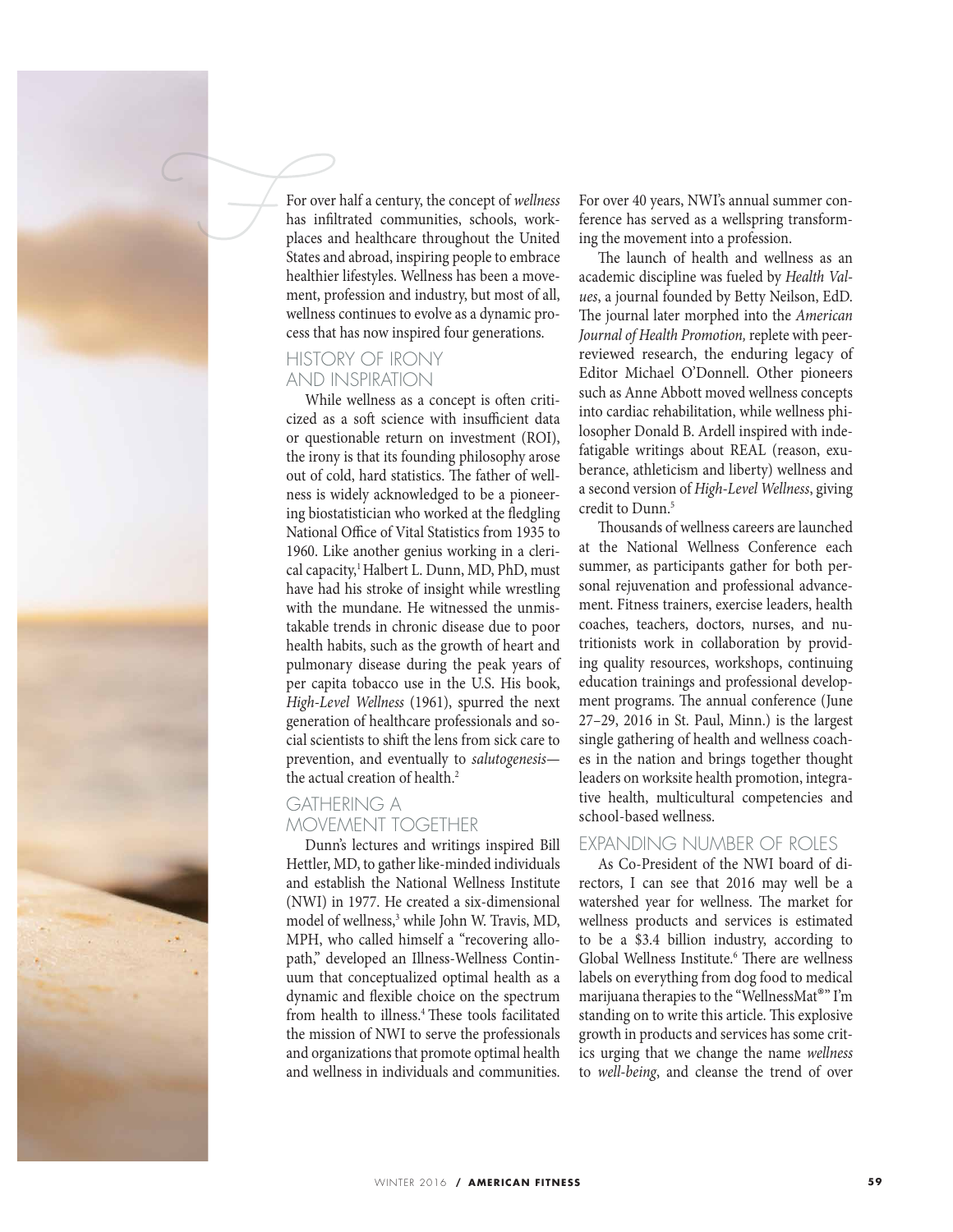commodifcation. However, free markets will always attract commercial enterprises; I imagine the same would happen to a "well-being movement."

Many allied health professionals seek to shift from a more narrowly focused career to encompass a broader vision of wellness, and they are in good company. Consider how millions of individuals could easily identify as wellness professionals: licensed healthcare providers, health educators, active lifestyle advocates, researchers, nutritionists, ftness trainers, group exercise leaders, natural health writers/bloggers, public health policymakers, wellness program directors and staf, health promotion and allied medical academics, physical education specialists, wellness program specialists, business leaders, HR personnel and benefts staff dedicated to wellness programming, fitness studio and health club staf, whole food activists, parks and recreational staf, even ftness technology and digital wearable entrepreneurs. One would think we could overcome any health crisis society faces in regard to lifestyle-induced chronic disease.

However, the unchecked rise in type 2 diabetes, obesity, elevated stress, and other chronic diseases in large segments of the population is supported by longitudinal studies that show three risk factors (current smoking, obesity/overweight and physical inactivity) persist as those chiefy responsible for poor health and premature death. According to the Centers for Disease Control and Prevention (CDC), a healthy lifestyle remains one of the foremost ways to halt or even reverse these trends.7 Health and wellness coaches specialize in just that.

### LEGIONS OF WELLNESS COACHES

The wellness profession now boasts more than 30,000 wellness and health coaches, dedicated to facilitating lifestyle improvement. Organized to advance this profession, the National Consortium for Credentialing Health and

"One new study found that bringing health coaches to the workplace has a positive impact on employees with chronic disease, along with alleviating disengagement burnout, improving job selfefficacy, resilience and personal well-being for individuals managing chronic illness.9"

Wellness Coaches (NCCHWC) reports that scores of wellness and health coach training programs have emerged in the past two years, many of them applying NCCHWC's newly published standards for education and training.<sup>8</sup> An NC-CHWC national certifcation exam is expected in late 2016. A job task analysis conducted by the consortium identifed 21 tasks routinely performed by

coaches; the list was then sent to over 4,000 working health coaches, supporting the frequency and importance of those tasks. With a consensus-built defnition of health and wellness coaching, researchers are able to design valid methods of comparative research.

The original pioneers who hoped to simply inspire people to lead healthier lives probably never predicted the inordinate stresses of our digital workplaces today, nor the challenges with built environments, or that Big Food would threaten health as much as Big Tobacco has. If the wellness movement became better organized, it could turn around more lives. Entering the workplace was, and continues to be, one strategy.

#### WELLNESS IN THE WORKPLACE

Skyrocketing hikes in health insurance rates in the '80s and '90s threatened to bring U.S.-based business to its knees, leaving economists wondering if it would ever regain a competitive edge in increasingly global markets. Unfortunately, many of these well-funded and impressive worksite programs were dropped in an era of cost-containment, giving way to a second phase in this century, which found wellness programming shifing to human resources and benefts personnel. These managers are challenged with parceling out wellness services to a host of external vendors. Sometimes this results in a fragmented and piecemeal approach with too many short-sighted and poorly designed programs.

An exhaustive evaluation of worksite health programs discovered a wide variance in quality and led to recommendations for critical components to be present in efectiveness programs.10 Lively and sometimes disruptive debates stormed through the Internet, dismissing the much-quoted 3:1 ratio of beneft to cost (for every dollar invested in a wellness program, companies can reap three times that in health cost savings.) as inaccurate or overreaching. A RAND report appeared in 2013, revealing that 92% of businesses still attempt to offer some type of wellness programming (mostly for exercise and weight loss), but actual participation rates were as low as  $2$  to  $10\%$ .<sup>11</sup> The report could not identify with certainty if this low participation was correlated with program intensity.

With fewer "touch points," a concept developed by Human Resources Institute President Judd Allen for building support and connection for wellness, how could underfunded programs expect to communicate, motivate and sustain participation? The questionable benefit of programs with exceedingly low participation launched the current third phase of worksite wellness programming, which focuses on building a culture of engagement. Companies such as Patagonia® and Safeway® discovered that an engaged culture of well-being could efectively be supported by authentic leadership. Expand beyond wellness. Address the total employee experience. It's an approach championed by authors Rosie Ward, Jonathan Robison and Laura Putnam, who interviewed many executives about what works for them.12,13 Executives didn't need to just buy in to a well culture, they needed to be role models, too. Some efective new tools to measure engagement and culture are available now, such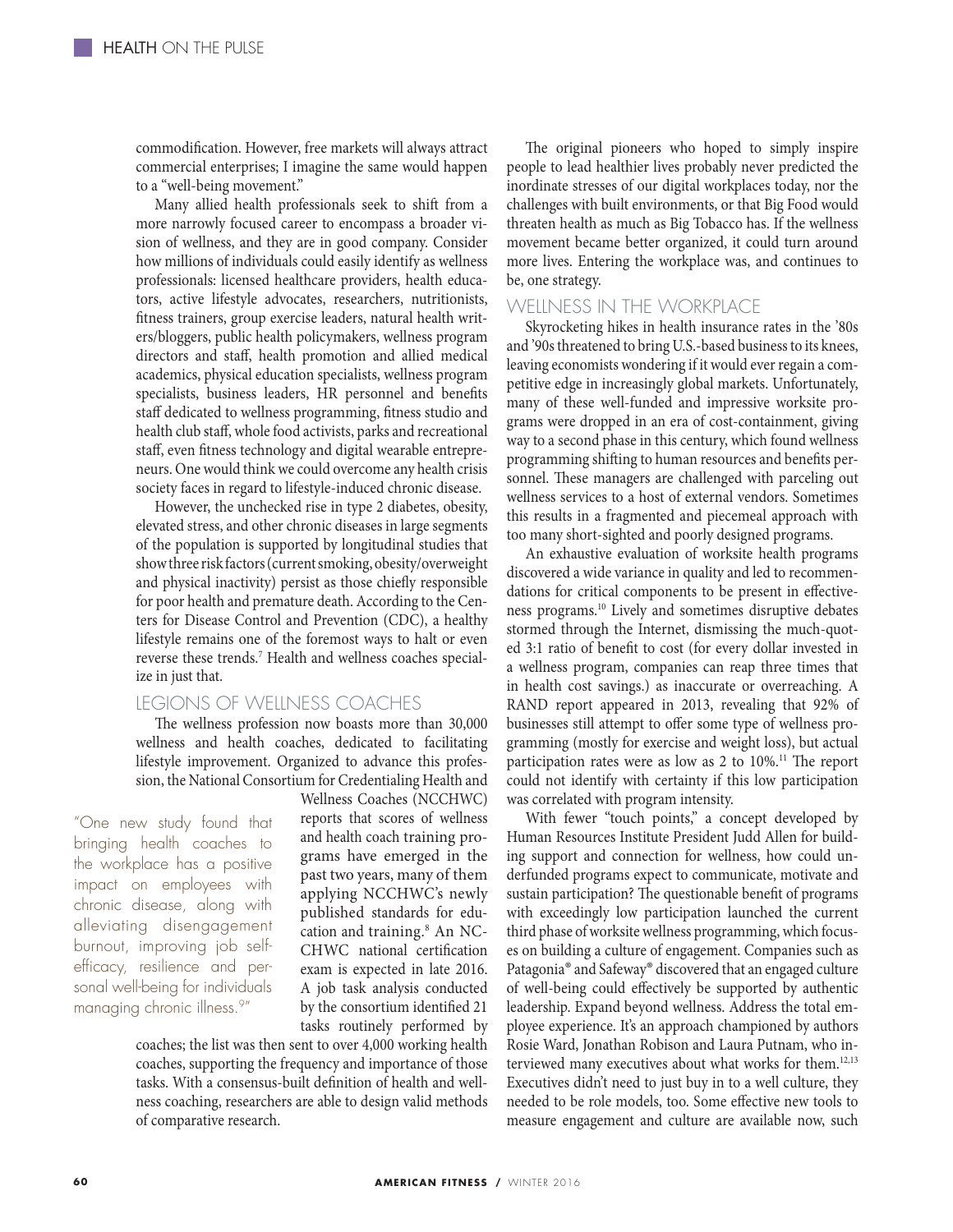"THE FIRST FORAYS into workplace wellness are recalled as The Golden Era, in which companies such as Xerox®, Travelers, and Campbell Soup Company invested heavily in employee health with onsite fitness studios and comprehensive programs."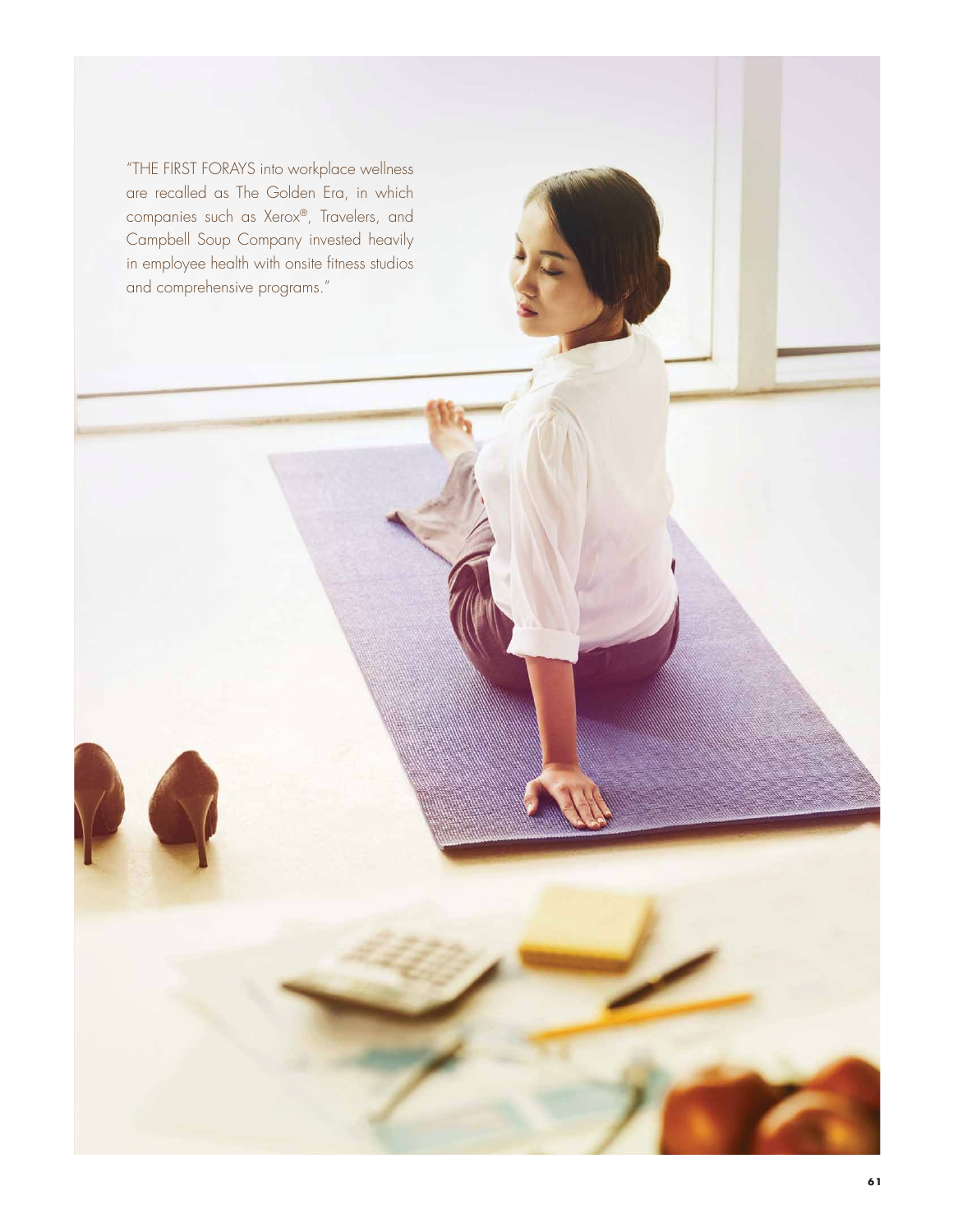"WHAT MAKES WELLNESS WORK? I like to quote John Travis, "The currency of wellness is connection."14 We are only as well as our connections supporting each other's optimal health and well-being."